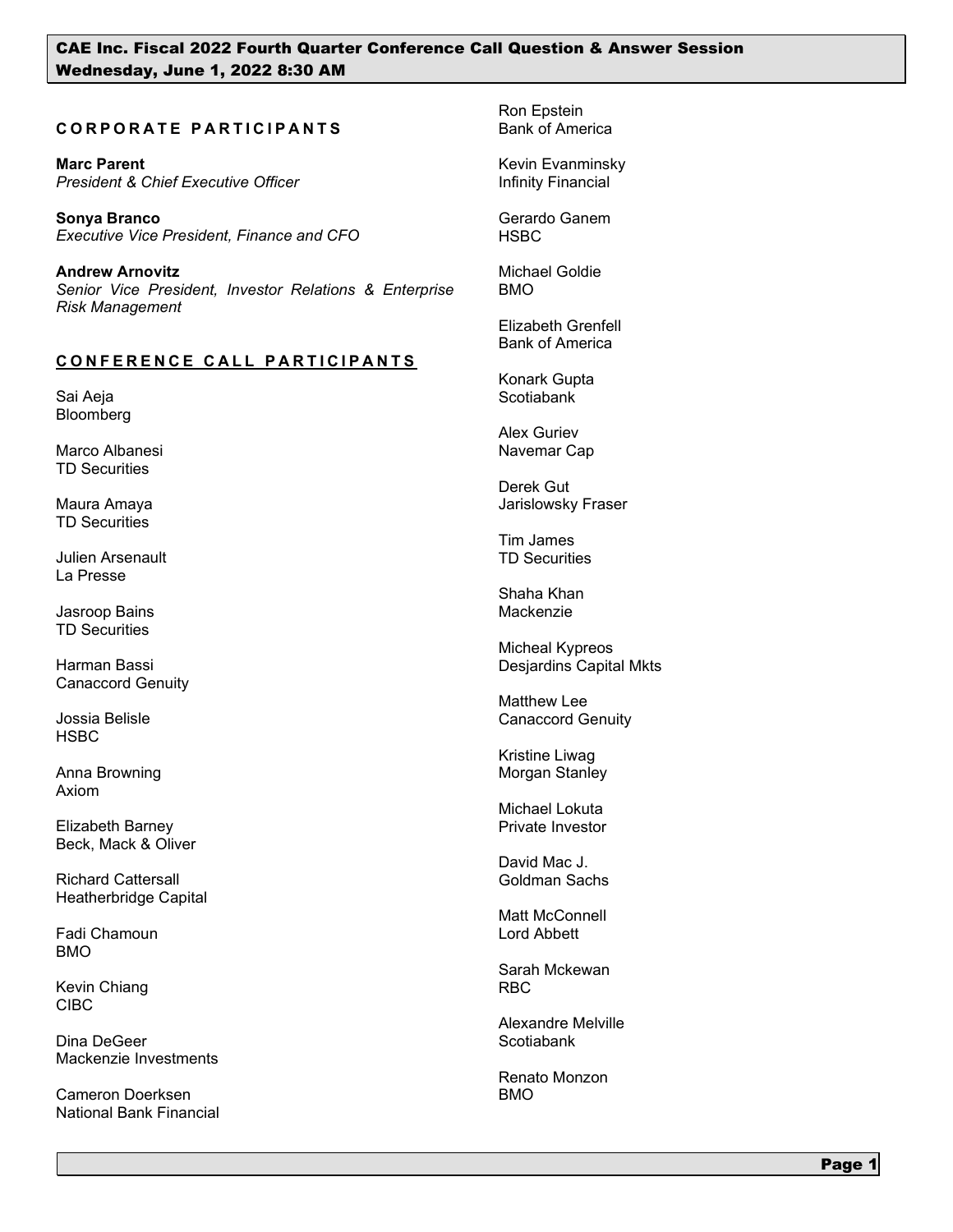Michael Nnamchi **Citigroup** 

John Novak **CCL** 

Luc Ouellet Scotia Capital

Thomas Phillips CIBC

Noah Poponak Goldman Sachs

Norman Rachkowan Ten Squared Investments

Jay Rodrigues Makaira

Ahmed Saheem Addenda Cap

Trey Schorgl Ivy Macquarie

Rachel Smith Aiera

Walter Spracklin RBC Capital Markets

Manisha Tandon Goldman Sachs

Hany Tawfik TD Bank

John Thomas Bloomberg Financial

Anthony Valentini Goldman Sachs

Taimur Zahid S&P Global

Jessica Zhang CIBC World Markets

Jatin Pahilajani **Blackstone** 

Alexander Blanco **Titmus** 

Dan Slocum Umpqua Bank

Xavier Weisrock Castil Finances

Jeremy Einhorn Datadog

Ilyas Ibragimov **Blueshift** 

Tarun Jodhvani S&P Global

Dennis Ly Heathbridge Capital Management

Josh Cohen TFC

Rosa Vazquez Artisan Partners

Ithai Kenan Lucid Capital

Katherine He **Scotiabank** 

Bradley Purcell Goodnow Investment Group

Gavin Parsons Goldman Sachs

Gregory Chu Mackenzie Investments

Vijaya Mohan Dasa S&P Global Market Intelligence

Randall Heck Goodnow Investment Group

Tyler Wright **Scotiabank** 

Vim Thasan Beutel Goodman Investment Counsel

James Jaminal FactSet

Hence Orme PSP Investments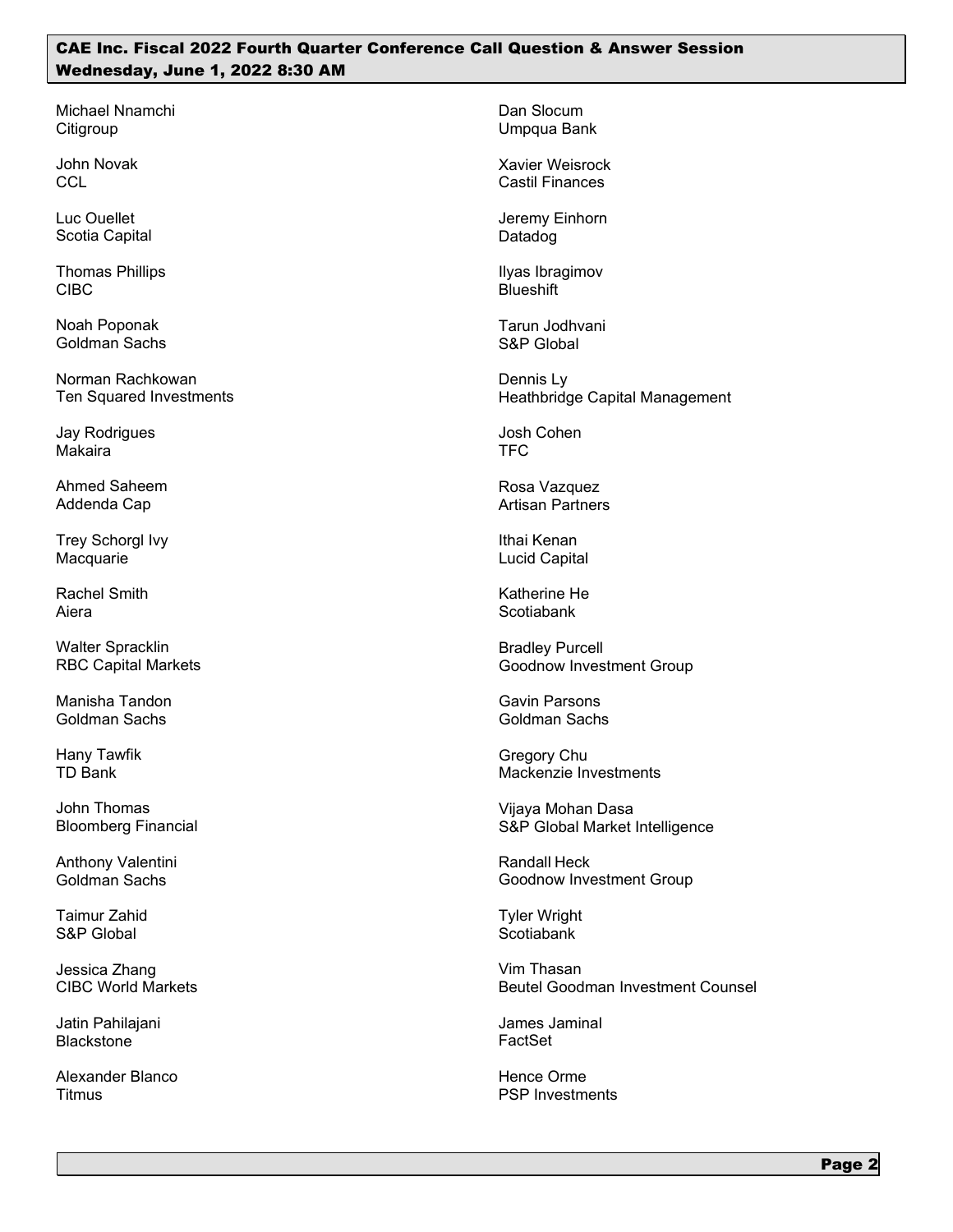Jason Holcomb Morgan Stanley

Rachel Smith Aiera

Jon Cotchen Federated Hermes

MichaelSprung Sprung Investment Management Inc.

Vincent Forbes TD Securities

Anthony Del Vecchio Mackenzie Investments

Gord O'Reilly Fiera Capital

Gabriel Tremblay TD Securities

Mike Schneider Artisan Partners

Levon Barker Cumberland Private Wealth Management

Lauree Wheatley **Galibier** 

Will Huff Sandler Capital

Alexander Hutton NBF

Jay Rodrigues Makaira Partners

Peter Jackson Cumberland private wealth management

Jordan Lyonnais Bank of America

Dina DeGeer Mackenzie Investments

Renato Monzon BMO Capital Markets

Garrett Inculet Summerhill

Aneel Stephen S&P Global Market Intelligence

Anthony Sotirhos Foresight global

Juliana Faircloth Tdam

Jason White Artisan Partners

Giles Evans DSM Capital Partners

Andre Madrid Bank of America

Lieke Rouwers Lazard

Patrick McKeegan Franklin Templeton

Francis Poirier-Cloutier Citi

Jordan Herley Hahn Capital Management, LLC

Samuel Cox **Wellington** 

Francois Broquin CDPQ

Mike Moore Goodnow

Mitchell McCartney Franklin Templeton

Patrick Lauziere Fiera

Michel Marceau TD Securities

Kevin Wosik IA Clarington

William Yates **Blackstone** 

Brett Larson Janus Henderson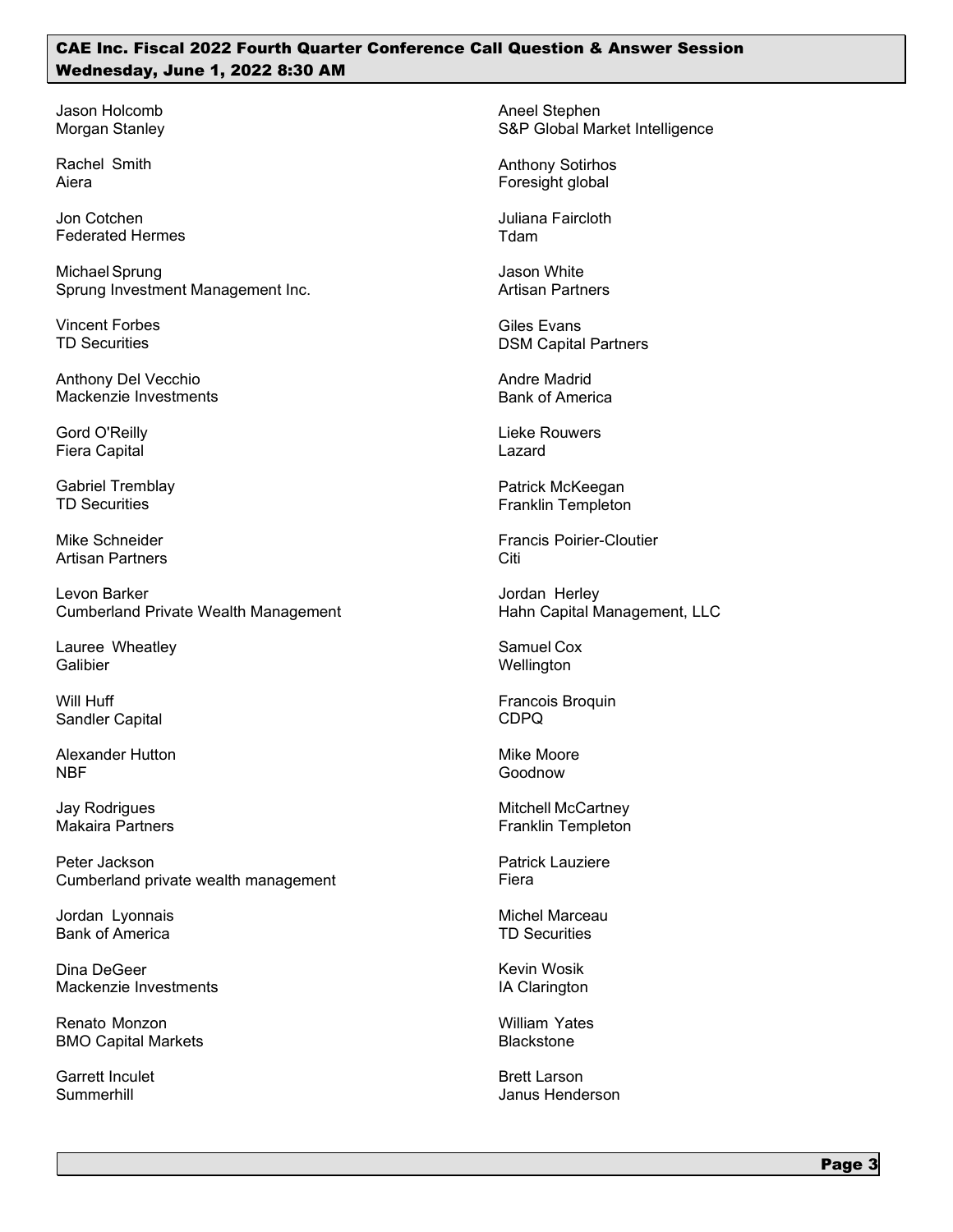Barry Da Silva Cidel Asset Management

Colin McPherson Jarislowsky Fraser

Edouard Ringuet CDPQ

Julia Robertson Delaney capital

Paul Mastrodicasa RBC

Blair Brumley Confluence Investment Management

Amir Ahmad 1832 AM

Steve Roy Assante

Pawel Wroblewski **Clearbridge** 

Henry Bergen Goodnow Investment Group

Sebastien Perron-Carle Scotiabank

Azita Taravati Citi

Rob Mills Anson North Star

# **QUESTION AND ANSWER SESSION**

## **Andrew Arnovitz, SVP, IR & ERM**

Thank you, Marc. Operator, we'll now be ready to take questions from analysts and institutional investors.

## **Operator**

Our first question is from Kevin Chiang of CIBC. Please go ahead.

### **Kevin Chiang, CIBC**

Good morning. Thanks for taking my questions. Let me just -- two for me. The first one on your -- I guess your recovered SOI margin target, you stuck to the 17%, which gives us a North Star as your revenues recovered here. But that number hasn't changed, I think, over the past few quarters here. Obviously, the inflationary environment has. And I'm just wondering, you know, how do you see those margins progressing here, given the current inflation environment?

Did the composition of that 17%, has that changed, or do you feel like maybe structuring efforts more than offset the inflationary pressures, or maybe pricing power helps with another lever? Just wondering how that 17% comes above in a higher inflationary environment here.

## **Marc Parent, President & Chief Executive Officer**

It hasn't changed much, Kevin, yet although we're certainly not unaffected like anyone else with the inflationary environment. But, you know, we've taken steps to protect ourselves from that through various factors, and some of those you mentioned with is being able to pass on some of the costs on to price increases to offset. We relentlessly reduce our costs. That helps as well. We have built in, you know, measures in our contracts to be able to cater for that as well and in a kind of normalized fashion.

And I think in terms of the composition, it hasn't really changed. We were expecting higher peak margins in Civil. And, you know, we expect certainly to get within our planning horizon to low double digits margin in Defense. I think that composition hasn't really changed. That's still our North Star.

## **Kevin Chiang, CIBC**

That's super helpful. And maybe just a second one for me. You know, a lot of headlines around the pilot shortage, especially in the U.S. and one of your partners, JetBlue, recently noted that one way they are combating this is leveraging, I guess, a Gateway program, which I believe you have a partnership with them. And believe they felt that focusing on onboarding cadets early was helping them get in front of the labor bottleneck.

And so, I'm wondering, you know, as other airlines facing pilot shortage issue, are you seeing increasing conversations around setting up Gateway programs with other U.S. airlines or global airlines, with the idea if you can kind of get the cadet in early that might help alleviate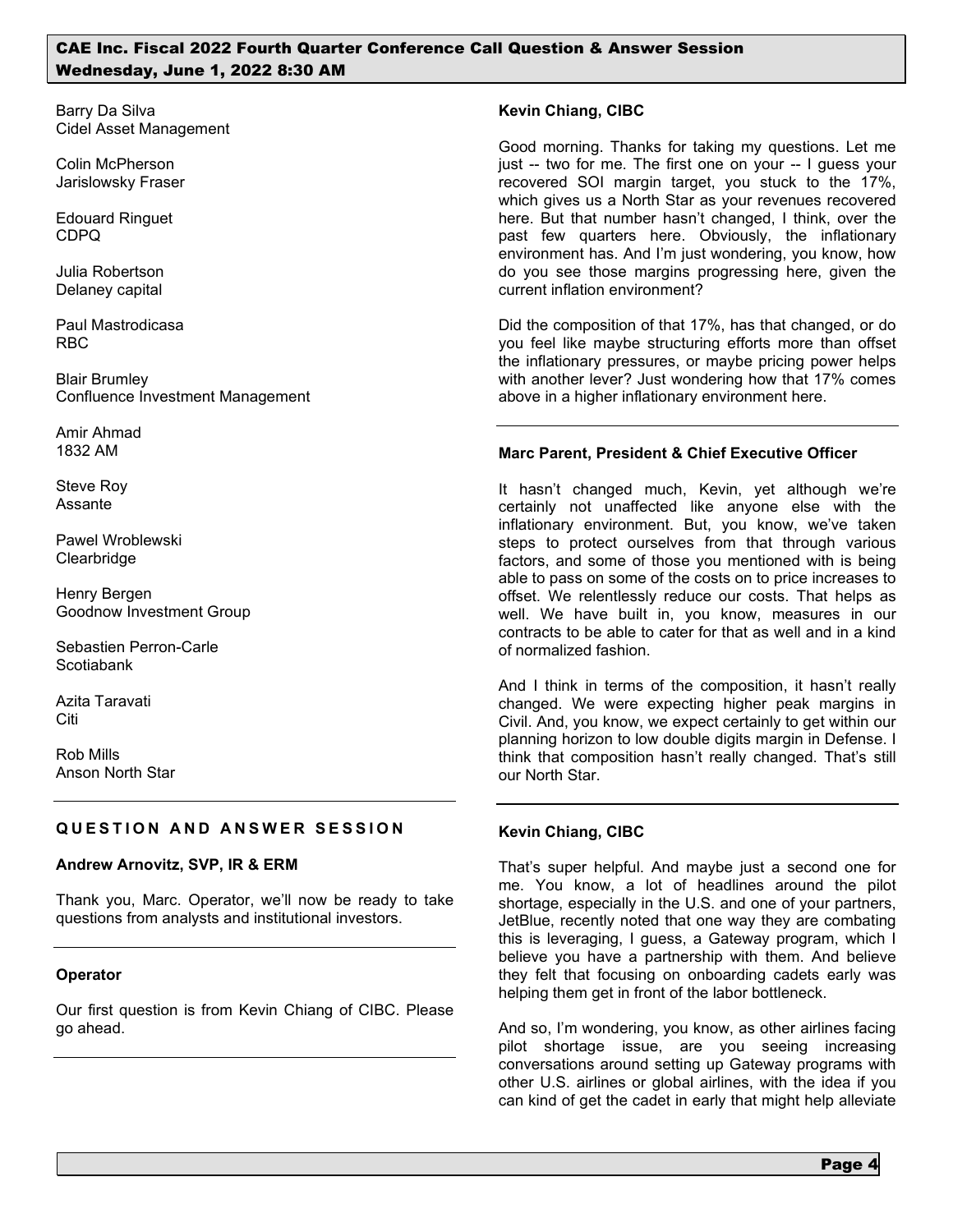the pilot shortage, you know, as you kind of look down - look down the supply chain?

#### **Marc Parent, President & Chief Executive Officer**

Well, I think first off, we're very proud of the relationship we have with JetBlue as well as other airlines in the United States and around the world with programs like the Gateway program that we have with JetBlue. And yeah, we're seeing strong demand. As I mentioned in my notes. The enrollment in our flight schools, particularly the one we have in Phoenix that caters for JetBlue, amongst others -- American, for example -- seeing record order intake in terms of cadets.

So, look, we are basically seeing airlines being impacted by pilots certainly in the United States strongly right now. And we're doing everything that we can to be able to support them with, you know, providing pilots through our Parc Aviation business, for example, which we do. We supply pilots, and that's seeing some strong demand.

We're also seeing, as I mentioned, the enrollment in our schools. And look, I think this is something that will continue to be a factor. And the fact that airlines are in great need of pilots, to me it means long-term business for CAE as the largest provider of pilot training in the world. Some we're going to continue to help our airline customers and expand those programs.

And, you know, our own focus, our own actually forecast on this is -- I think we've said before -- is that we estimate that over 264,000 new pilots are going to have to be created over the next 7 to 8 years to accommodate, you know, the retirement that we've seen, the attrition that we've seen, as well as the new growth that's going to come across, just assuming kind of the growth that IATA is anticipating. So, look, I think we're going to have a lot of business going forward on this.

## **Kevin Chiang, CIBC**

Excellent, thank you for taking my questions.

## **Operator**

Thank you. The next question comes Konark Gupta of Scotiabank. Please go ahead.

#### **Konark Gupta, Scotiabank**

Good morning and thanks, everyone. Just wanted to kind of follow up on Kevin's question on the pilot shortage. Is there a way, Marc, to quantify the population of -- the current population of pilots going through training at this time versus what it was prior to the pandemic?

I'm just trying to get a sense of, you know, like if the pilot shortage is there, is it hurting the airlines from growing above and beyond the pandemic? Or is it a hurdle for them to get back to the fold, pre-pandemic

### **Marc Parent, President & Chief Executive Officer**

I think it's definitely a headwind right now, and I think they're better positioned to be able to answer that question than I am. But it really depends on the airline, and you're really seeing that materialize itself mainly at feeders, feeders to the main lines. Because largely, the main lines have been able to cater it, although they're seeing some of that hit as well, you know, some of our major partners in the United States.

And definitely, I think we're seeing extraordinary level of demand right now, in the United States specifically - we've talked about before -- which is benefiting our market quite substantially. That's why you're seeing very high levels of utilization in the United States specifically. It's a fact that we've been talking about it. And there's a lot of, you know, Delta training being caused by the fact that you're bringing on more pilots.

So, look, I think it's something that I don't think structurally, it's going to affect the recovery overall of the market in any sustained fashion. But there's no doubt - there's no doubt that it's having an effect right now. As I think I've said many times before, I think it's a great time to start a pilot career. I think we would have growth for years to come, and I think that's going to be a strong driver for our business at CAE. We're the largest trainer of pilots in the world.

## **Konark Gupta, Scotiabank**

Right. No, makes sense, thanks for that.

#### **Marc Parent, President & Chief Executive Officer**

I mean, you see that by the way – you see that by the way just in the -- as I was mentioning in my notes, the strong demand that we've seen for full-flight simulators. I mean, all of last year we had 11 full-flight simulators sales. And in the past year that we just closed, we had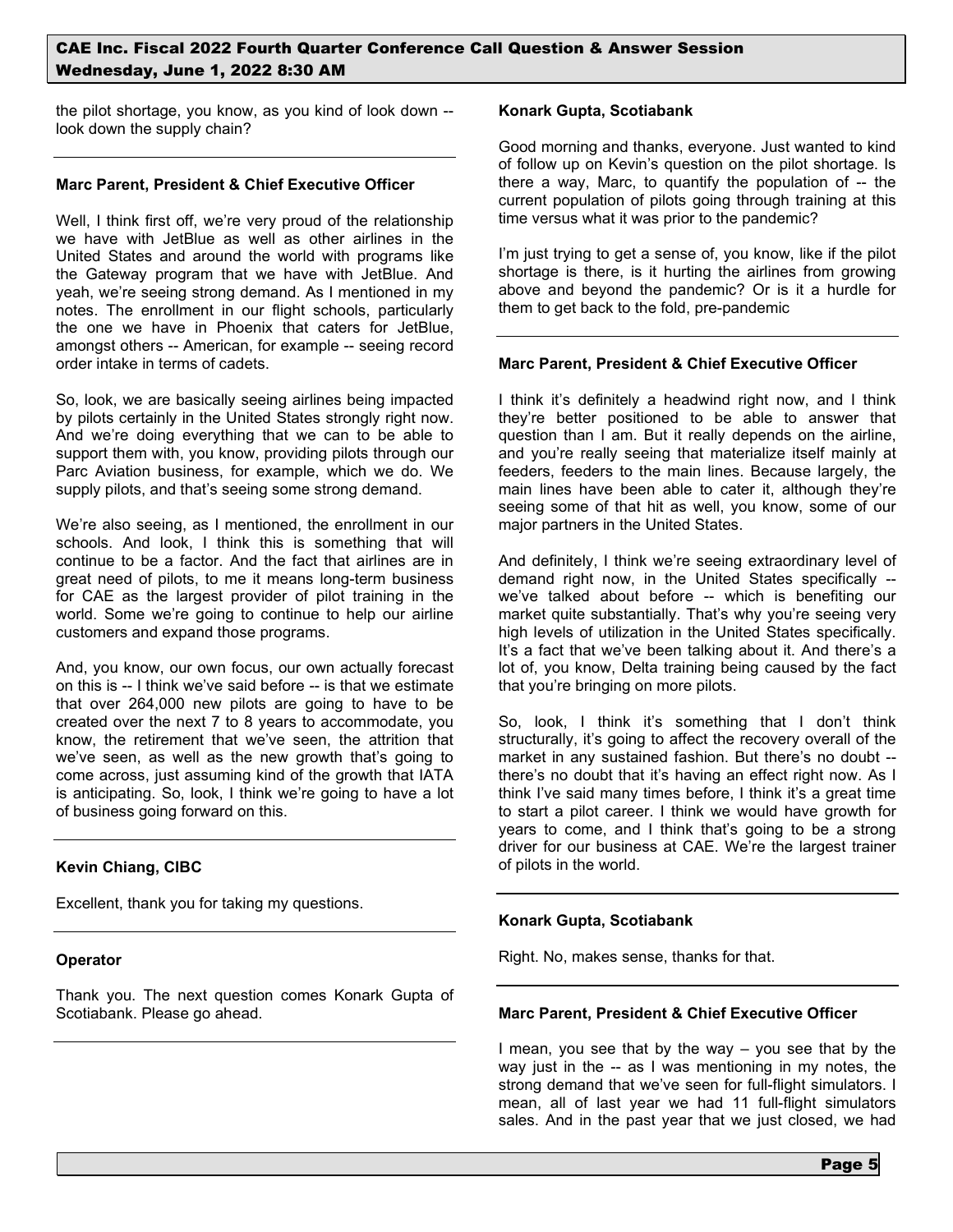45. That is for the year. I mean, that is a huge ramp-up. So -- actually, 48 for the full year. That's a huge ramp-up, something that we've never seen in terms of going from a downturn.

Usually, there's a two or three-year lag. We've had no lag. This has been a huge V-shaped recovery. And again, that is testimony to the airlines stocking up on simulators so they could train and provide type ratings to new pilots.

### **Konark Gupta, Scotiabank**

Thank you. And the second is to Defense, actually. So like you did last quarter and the quarter before, like you've seen a pretty significant acceleration, I think, in defense order intake. And obviously, now you have L3Harris as well, so that's kind of placed into the mix, too. But the bid pipeline here, what you're kind of suggesting, it's not of \$8 billion.

I don't think we have seen those kind of numbers before. Historically, it's probably more than twice what we used to see prior to the pandemic. I'm just trying to figure out if there's any momentum in defense order intake on bid pipeline because of the recent announcements by global defense forces to increase defense spending, or that has still to play out? Like where are we in terms of that cycle for global defense spending ramping up?

## **Marc Parent, President & Chief Executive Officer**

I mean, to your question, that has still to play out. What you're seeing in the much larger backlog of bids is us bidding more and bidding larger with our combined capabilities of what is called – we call it CAE legacy, and our business combined with L3Harris Military Training. That's what you're seeing here. We're seeing much more opportunities to bid.

And as I said in my notes, there is almost – there is no contract that's too large or too complex in our addressable market for us to bid. So I think that's very positive. And again, as I said, you're seeing a much larger level of bidding activity and you're seeing fruits of that through -- I mean, if you look at every quarter last year, we started the year with less than book-to-bill.

Then you had, I think, Q2 you had pretty much 1-to-1. Then you have over 1 into Q3, and much higher than Q1 in Q4. I think that's a nice trend. And as I said, it doesn't turn into revenue immediately, but it definitely shows you that we're on the right path. And over the next few quarters, definitely that will start to make an impact to our results as it translates into revenue.

### **Konark Gupta, Scotiabank**

That's it for me. Thank you so much.

#### **Andrew Arnovitz, SVP, IR & ERM**

Operator, just to make sure that everybody has a chance to ask a question, maybe we ask participants to stick with a single-part question, and we're happy to take more if time permits and just re-enter the queue. Thanks.

#### **Operator**

Thank you, noted. The next question comes from Cameron Doerksen of National Bank. Please go ahead.

### **Cameron Doerksen, National Bank of Canada**

Yeah, thanks, good morning. I had a question on, I guess, the Air Center acquisition. I mean, you closed that during the fourth quarter. Just wonder if you can comment on kind of your early thoughts on the business and how it's integrating into the existing CAE business.

And can you also maybe talk a little bit about sort of the recovery pace for that Air Center business; how does that compare, I guess, with kind of the airline pilot training demand, to just sort of, you know, compare and contrast those two?

## **Marc Parent, President & Chief Executive Officer**

Well, what I'd say, Cameron, is the integration is progressing very well since we closed the acquisition on March 1. We've seen no surprises. I'm very excited about the potential as we move, as I was saying in my notes, from really being a training partner to the world's airlines to a technology partner; have been very, very happy about the reception of our customers.

You know, as we said when we talked about the acquisition, it's almost 100% overlap between those customers that we serve on a training -- from a training or simulator standpoint to those that use any one of Sabre AirCenters -- what we used to call Sabre AirCenter and now is CAE Flight Services, you know, as software tools.

So very, very pleased with how that's going. I've got one of my top CAE executives running that business, Pascal Grenier, and we're very excited about what we see. In terms of its growth, I think no surprises there. Look, the business this year was very highly correlated to the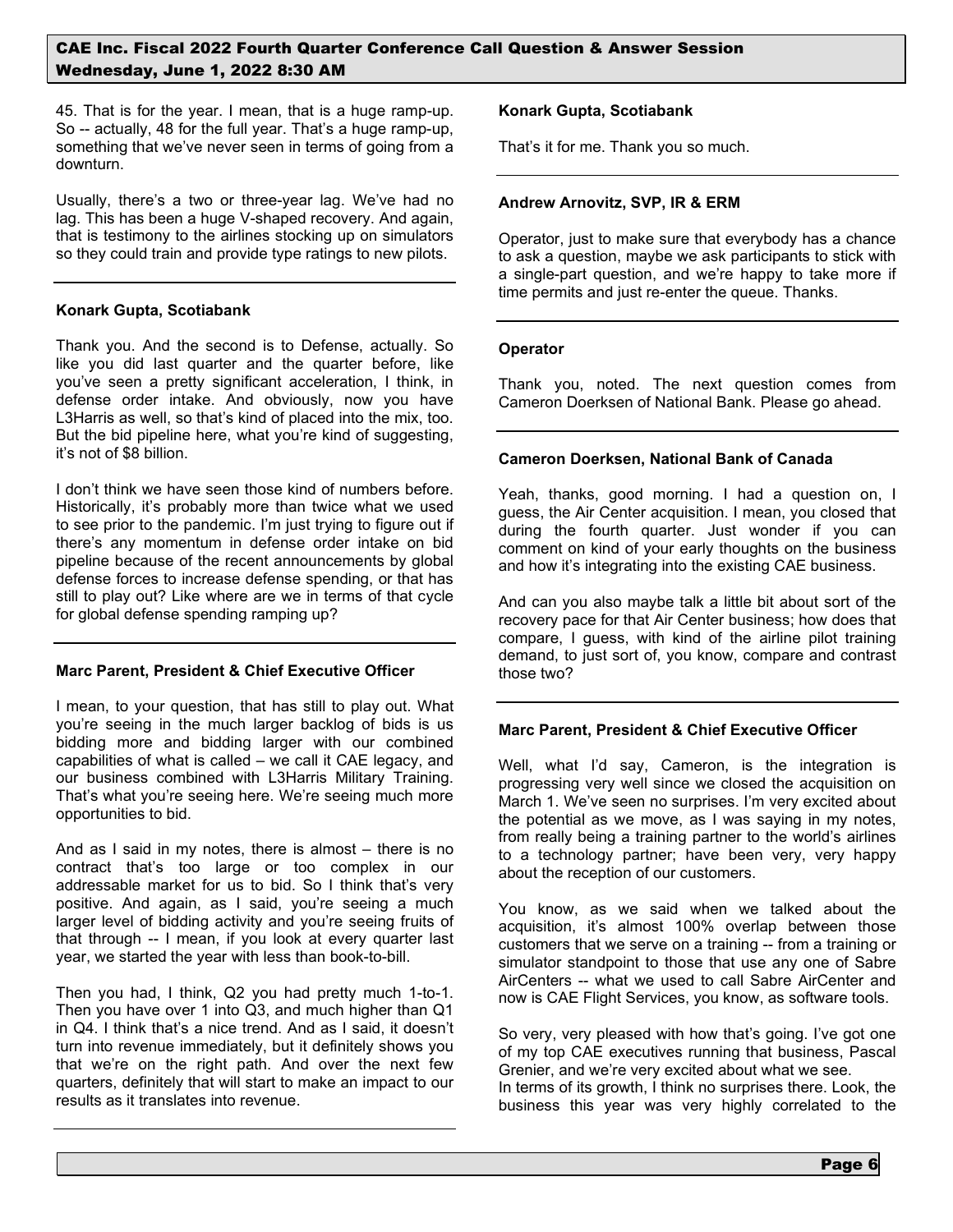amount of planes flying, the amount of crews flying. And it's basically our performance being lockstep with those numbers, and we're very happy with what we're seeing before us. I think more to come. I think the fact, to me, is like what's extremely positive about that is we're adding, you know, \$2 billion of total accessible market now in Civil. And, you know, a market where really we're talking about just growing the level of business that we do with our existing customers. So more to come, but so far, great start.

### **Cameron Doerksen, National Bank of Canada**

Okay, great to hear. Thanks very much.

### **Operator**

Thank you. The next question comes from Fadi Chamoun with BMO. Please go ahead.

### **Fadi Chamoun, BMO Capital Markets**

Good morning. Thanks for taking the question, and congrats on strong orders. The civil aviation, Sonya, can you quantify for us like how much these remeasurement of royalty and reversal of few of the earn outs contributed to the aviation in the fourth quarter?

## **Sonya Branco, EVP, Finance and CFO**

Sure, Fadi. So, you're right, there was a higher level of gains this quarter. and this came from the remeasurement of royalties and contingent considerations. And the royalties themselves are pretty much a recurring item every year. If you go back to Q4, we had some last year as well. And it's really kind of based on a 20-year-plus horizon estimate. So it flowed through all three segments, but the larger proportion was in Civil.

Now, the accounting presents that on the other gains and losses line. What it doesn't consider is that we did have a host of other higher than usual costs that are not necessarily kind of singled out in that separate line, but are in cost of goods sold and SG&A. So, for example, with the omicron and the BA.2 waves, there was a significant ramp-up in our COVID protocol and security costs, including like higher costs and productivity from impact from absenteeism, and also some unusual supply chain logistic costs that we see as temporary, but that increased in the quarter.

So on a whole, it was not overly material to see, and it's just Civil as a whole, right? So really not a major impact on dollar or margin. And while we're speaking about that, I'd just highlight that these gains are relatively non-cash. So despite that, we delivered pretty strong cash conversion of 131%. So it kind of speaks to the operational performance and the quality of earnings, in the quarter and the year.

### **Marc Parent, President & Chief Executive Officer**

And maybe I could add to that -- I could add as well, Fadi, that another confidence you might gain is the number that we have is the baseline for the growth forecast that we have of 30%. So that's the number we start with. We don't try to normalize it.

### **Sonya Branco, EVP, Finance and CFO**

Yeah, the growth outlook that we give for next year in the mid-30% range is off the adjusted SOI of \$445 million, and that includes all of these items.

### **Fadi Chamoun, BMO Capital Markets**

Okay. And that growth number for next year is applied the same, kind of onto Defense and Aviation.

## **Sonya Branco, EVP, Finance and CFO**

Yeah.

## **Fadi Chamoun, BMO Capital Markets**

Mid-30% growth, okay. Okay, is there an organic growth number within the aviation that you are assuming, because I know [Inaudible] will have the full contribution next year, and you've had some cost restructuring initiatives and all of that. Like what would be the organic growth you're assuming?

## **Sonya Branco, EVP, Finance and CFO**

We factor all of those elements, whether it's the -- as we integrate, really, you'll be driving organic and revenue and cost synergies, as well as the impact of the structural cost savings and the ramp-up with our own recovery and expansion of our market position with customers.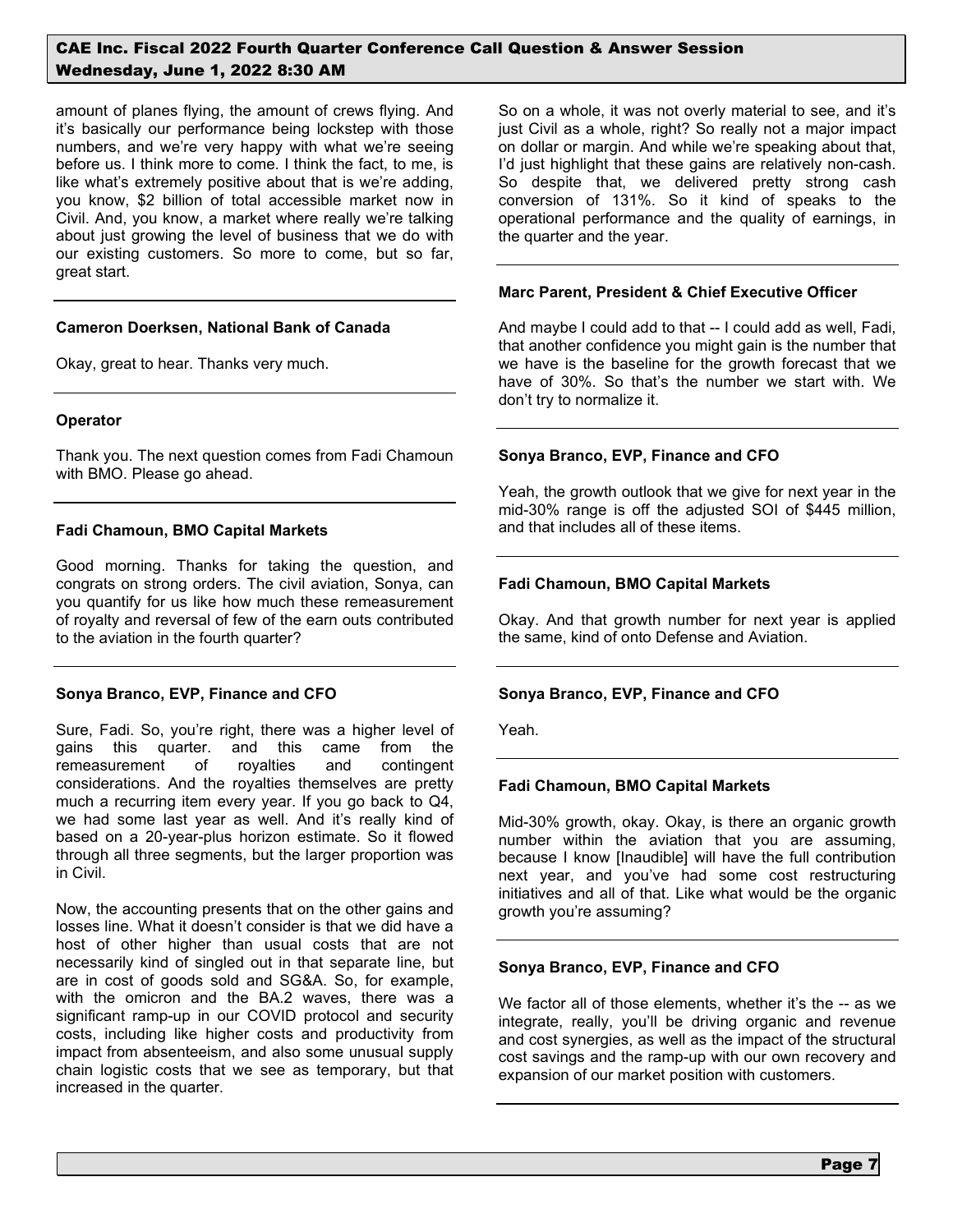#### **Fadi Chamoun, BMO Capital Markets**

Okay, great, thanks. We'll see you next week, I guess. Thank you.

## **Operator:**

Thank you. The next question comes from Benoit Poirier of Desjardins. Please go ahead.

## **Michael Kypreos, Desjardins**

Yes, hi. This is Michael of behalf of Benoit. Congratulations on the good quarter. I just – can I have a little more color on the cloud computing and transition adjustment for EBIT? Was it just a matter of fact of moving legacy systems and software to the cloud from the previous system? Thank you.

## **Sonya Branco, EVP, Finance and CFO**

No, not an operational item at all. Frankly, it's just new guidance coming out of IFRS on how to account criteria for cloud computing in SaaS. You know, companies have growing ERPs that are either kind of housed in-house or on SaaS applications.

So new or revised guidance on that front, and so that we are just applying the updated guidance as an accounting change. And so it's really nonrecurring in nature, but nothing operational.

## **Michael Kypreos, Desjardins**

Thank you, I appreciate it.

## **Operator**

Thank you. And the next question comes from Benoit Poirier of Desjardins. Please go ahead.

## **Benoit Poirier, Desjardins**

Yeah, okay. I was finally able to join, so good morning, everyone, and congrats for the good quarter. Marc, looking at the global defense budgets, obviously trending upward. Could you provide some color about the timing of when we might see the potential implications and whether you see greatest opportunity, either on the service or product side? Thank you.

### **Marc Parent, President & Chief Executive Officer**

Well, I think I'll always start that question to say that the day that CAEs revenues are a proxy for the growth of the U.S. defense budget or any budget, I'll be very happy. So that's not the case. We're still, although we are very big in our space, I think the size of that budget dwarfs any aspiration. So the fact that they're going up is a good sign, but I think, you know, we can do very well, thank you, and grow beyond the levels of growth of those inherent budgets. And that's certainly our growth outlook.

I think we'll do well. We're very well in line with the priorities that are inherent in the defense budgets which, as I said, is make sure that -- the readiness for the nearpeer fight. That's what we do and that's been made even much stronger now with our combined business with L3Harris Military Training business. So, look, I think it's going to be a combination of both products and services.

And I --when I look at the backlogs that we see, it's basically a mix of the two. So I wouldn't go too much beyond that except that, again, we're forecasting strong growth in defense, and we're well on the path to be able to do that. And, you know, I think don't look at -- continue to look at Defense on a 12-month basis. That's what I would always look. The orders that we've won in the past year, which is very, very encouraging, I expect will continue.

Again, look at this on a 12-month period basis. It will translate to revenue in the upcoming periods. And we're well on the way to the target that we have for strong growth and low double-digit margin in Defense.

## **Benoit Poirier, Desjardins**

Thank you very much

## **Marc Parent, President & Chief Executive Officer**

And I think that's – that's the way I'll see it, Benoit.

### **Benoit Poirier, Desjardins**

Okay, that's great color. Thank you very much.

#### **Operator**

Thank you. The next question comes from Noah Poponak of Goldman Sachs. Please go ahead.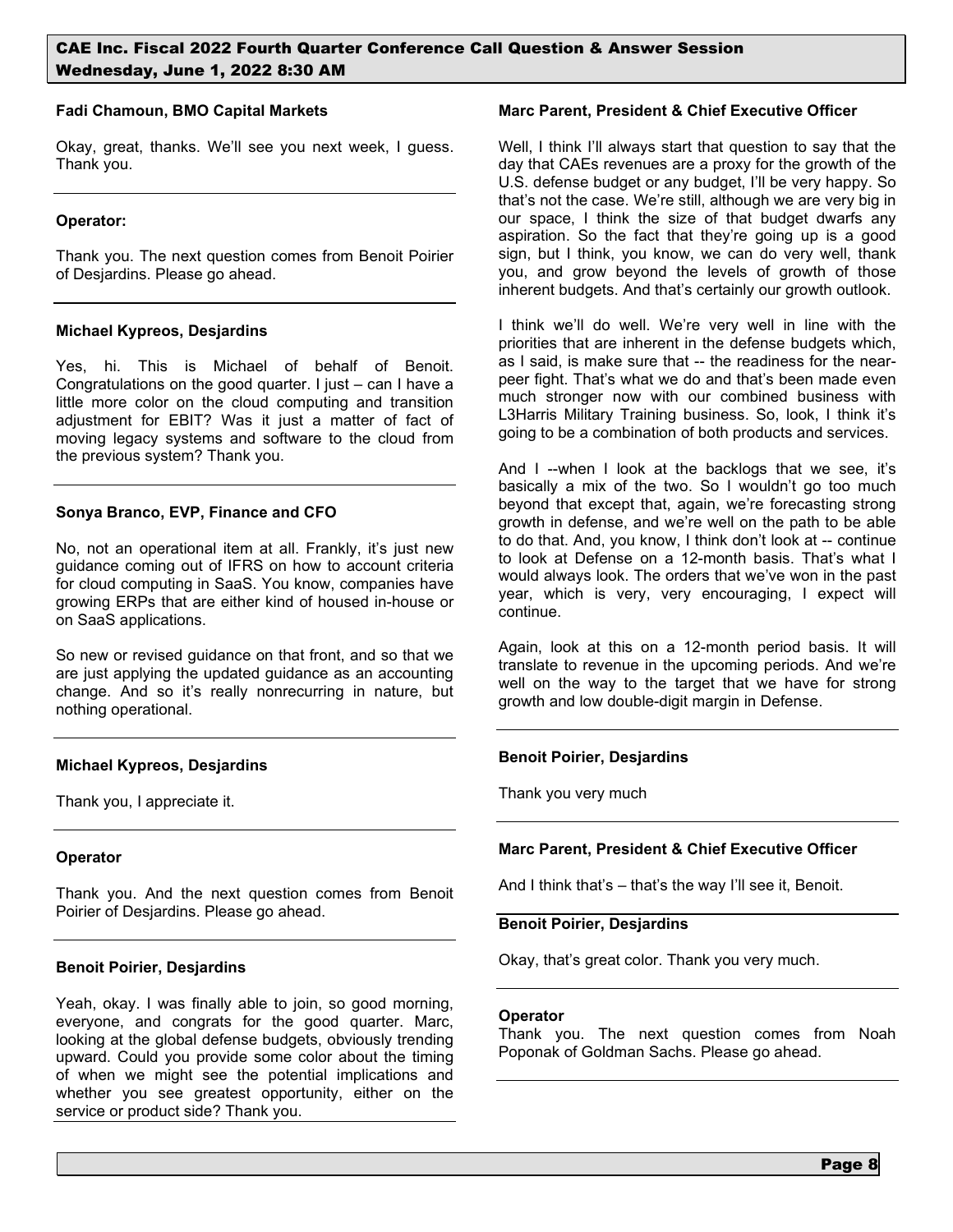### **Noah Poponak, Goldman Sachs**

A lot of questions in the marketplace about the assumptions behind the '23 framework of segment EBITDA mid-30%. Appreciate that, you know, different companies are providing different versions of guidance, and that you've given us some framework. But perhaps you could just put a little more detail behind that, in terms of what you're seeing in the segments. You know, what kind of utilization rates you're assuming, what kind of growth you're assuming in the segments maybe.

And I guess particularly on the margins, you know, the margins changed through the year a lot last year. So, you know, how to maybe the margins compare to the exit rates of 2022. You know, anything that stands out, I guess, would be helpful.

## **Marc Parent, President & Chief Executive Officer**

Well, I don't think -- you know, when I look at the basis of your question, I'm not sure too much will stand out, except maybe perceived lumpiness through quarters. You know, I've said many times and I've said it again in the -- in our notes -- to expect more of a back-ended 2022, and there's a reason for that.

The reason for it, if I look at Civil specifically. First of all, I'll tell you that the higher utilization rates, you know, are a factor. We're seeing sequentially a higher utilization rate and we're going to see that with very high level of airline-based activity in the U.S. We're seeing much stronger in Europe. We're starting to see, although it's much slower, we're starting to see Asia open up. It's very, very good that now we see Shanghai -- not Shanghai, but we see Singapore opening up. We see Malaysia opening up. That's very good, although you can well imagine that there's a lot of travel that's, you know, China dependent.

So that's still pretty low with the lockdowns in Shanghai that are just now opening up. So that's going to have some lag effect for quite a while, I think, for that. And we continue to look at the IATA forecast as the basis for our forecast, which is RPK growth and how that translates into utilization. So if I come out that stronger utilization as a whole, that would – we're definitely seeing a leverage effect. I mean, if you look at the fact of the margin that we're making is Civil overall, that's still a much lower than peak utilization.

I think you're seeing there both the benefits of the leverage effects on our – that it is translating to the bottom line there at Civil. And you're also seeing the benefits of our cost savings that we put through a restructuring program that are definitely panning fruit. That's very clear. That will continue. So I think you'll expect to see higher margins there.

But we've just got to look – what we'll have to look at is that similar deliveries from the factory also are a big factor in that, and I see those being more biased to the second half. And that's just a consequence of where they are in the production line. And typically in the summer period we have, for example, we have -- you know, we tend to shut the factory for maintenance. I'm thinking that's not going to be any different this year.

The other thing is you have to look at that airlines in the second quarter, very much in the second quarter, they're flying and therefore they're not training. That's definitely going to be a factor this year. We haven't seen that seasonality as much during COVID, you know, for obvious reasons, but we're going to see it this year. So I think that's the color I would give.

In terms of Defense, what I would see is those orders that we've seen, okay, they're going to take time. We have this – you know, we have like this big animal that's making its way through the snake right now -- that was big orders -- and that's going to translate. That's inevitably going to drop to the bottom line. I expect that. It's not going to happen overnight, okay, but it definitely is going to start affecting the year; I think that against the back half. And that – combining all that, that translates into the outlook that we've given in terms of, you know,  $~10\%$  growth.

## **Noah Poponak, Goldman Sachs**

Okay. Appreciate that detail, Marc. Thank you.

## **Operator**

Thank you. The next question comes from Kristine Liwag of Morgan Stanley. Please go ahead.

## **Kristine Liwag, Morgan Stanley**

Marc, you know, aviation is the safest form of mass transportation today. But when we kind of look at the pilot shortage issue, some were advocating for the reduction of a number of pilots in either some of the long haul flights or for freight, especially as we're seeing more automation in the cockpit.

As we balance out like the safety requirement of the industry and the shortage issue, can you comment on how credible you think the reduction of pilots would be in either the cockpit or the requirement in a flight? And if we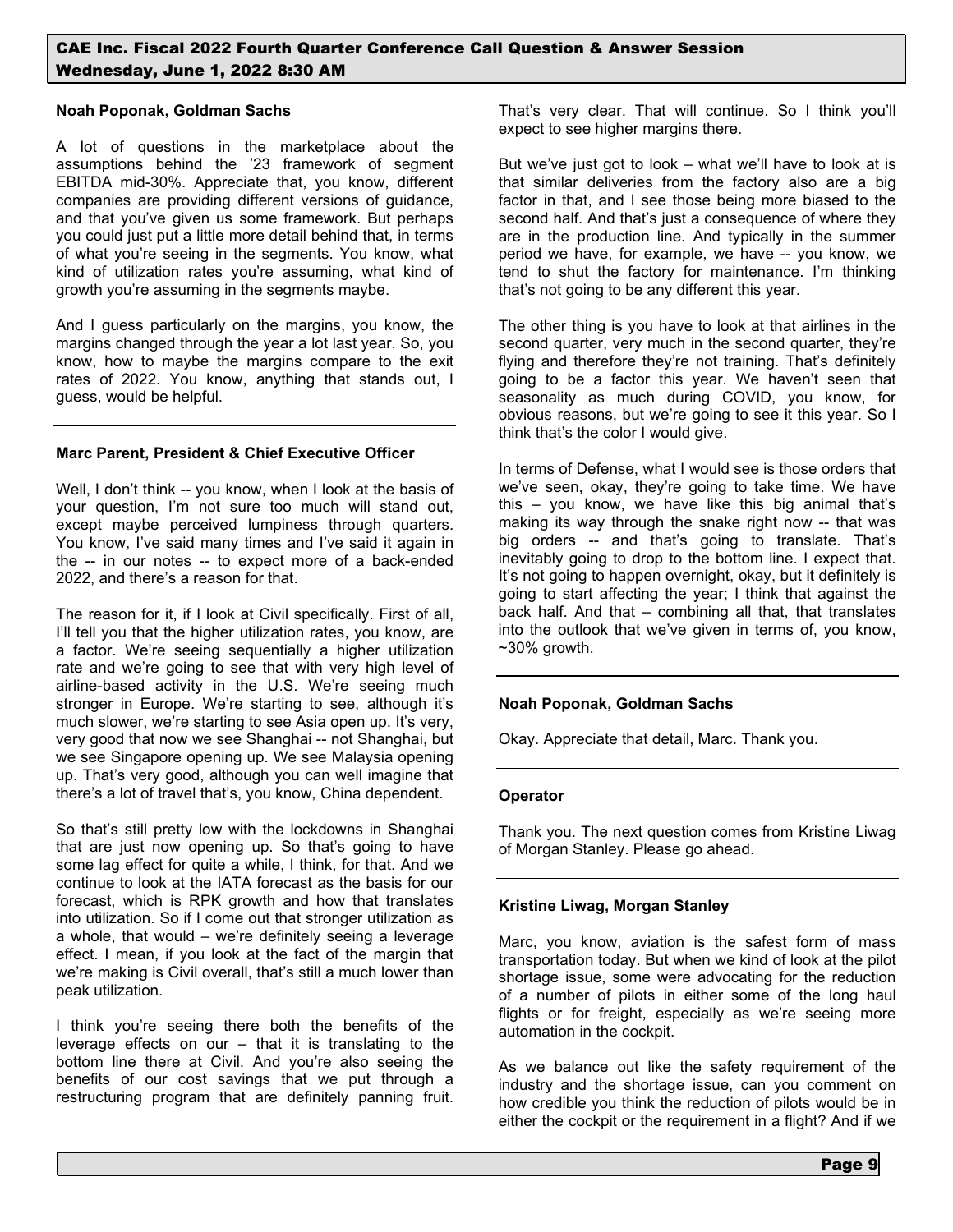do see this reduction, where you think that could come out first?

### **Marc Parent, President & Chief Executive Officer**

Well, look, I don't— well, first of all, you know, I've been around in the industry for over 35 years. I used to - before CAE, I used to design airplanes, airplanes that are transport category airplanes. So I'm pretty well versed as, you know, call it an expert in this domain of what's required to certify airplanes, to be able to safely transport passengers. And it's not --I would say it's not the technology that doesn't exist. The technology exists, and the world's defense forces do it every day. In fact, we have high expertise in doing it. You know, for years we have been conducting the training, for example, I was on the U.S. Air Force flying Predators, flying Reapers, for example. We have strong capabilities in that where we deplore and we bid around the world in defense.

First of all, civil aviation you nailed on the head. The overriding primary consideration is the safety of the traveling public. And this is, as you said again, the safest mode of transportation in the world. And that – and the reason for that is because the regulatory framework for the design of aircraft continues to relentlessly advance, based on the lessons learned of, you know, incidents that happened, reports that come out of National Transportation Safety Board recommendation, which translates into changes to your TAT by FAA, by EASA, for example.

Then there's -- so, therefore, the airplanes get safer and safer all the time. Almost inherent in that is the safety of the aircrews themselves. That's where we come in. That's where we come in and, obviously, the leader in the world. We are working with the world's regulators to ensure that the training of those pilots is at the utmost standard. Airlines are not getting -- airplanes are not getting less complex. Automation is not getting less complex. So the pilots have to be trained effectively.

So going straight to your question, I don't see anything within the pilot planning horizon which tells me that we will have single-pilot airplanes or certainly no-pilot aircraft in the conceivable future. So it is a very long time. Don't forget that I think even if you -- let's say if you were to assume that one pilot, if you have a plane flying with one pilot, then you'll have to certify the airplane assuming there is no pilot. Because -- well, just to use an easy example, you know, one bad hamburger and that pilot can be incapacitated. Therefore, you have no pilot.

So in the fundamental -- fundamental concept of design of airplanes for flying passengers around, around the world, is that no single failure can result in the loss of the aircraft. So obviously, if you have one pilot flying the aircraft and he or she is incapacitated, then you have violated that rule.

So if we do see it one day, and I think it's a long way off, I would anticipate that it will happen on long haul flights involving cargo. That's where I could see it, but again, I don't see that for a long time.

### **Kristine Liwag, Morgan Stanley**

Thanks, Marc.

#### **Operator:**

Thank you. The next question comes from Tim James, TD Securities. Please go ahead. Mr. James, if you're on mute, we are unable to hear you at this time.

### **Tim James, TD Securities**

Oh, sorry, it's Tim James here. Sonya, I'm just wondering if you could provide some additional color on the Capex plans for fiscal '23, and maybe just talk about a bit of a breakdown or give us a sense for Capex in Defense versus Civil. And maybe any specifics on sort of markets or product lines or service lines with each -- within each segment. And as part of that, is it possible to get a bit of an idea of what expected growth in SEUs is, and how Capex drives that in this fiscal year?

#### **Sonya Branco, EVP, Finance and CFO**

Okay. Well, I think the split of our projected Capex, not that it'd be overly different than what you've seen historically. The lion's share really goes to Civil and expanding our civil aviation network. And, you know, I said it in my remarks, I'll say it again. This is growth Capex that is linked to direct market demand, customer order intake, new orders that we see or long-term contracts that we've signed that have accretive returns and cash flow.

So, you know, wherever we can secure long-term, recurring, regulated revenues that are -- can be 20% to 30% incremental return accretive within a couple of years, you know, this is some of the highest growth accretive investments that we can make.

In terms of color, you know, once again, it will be really focused on deploying Civil or expanding that civil network. You know, a lot of opportunities on the business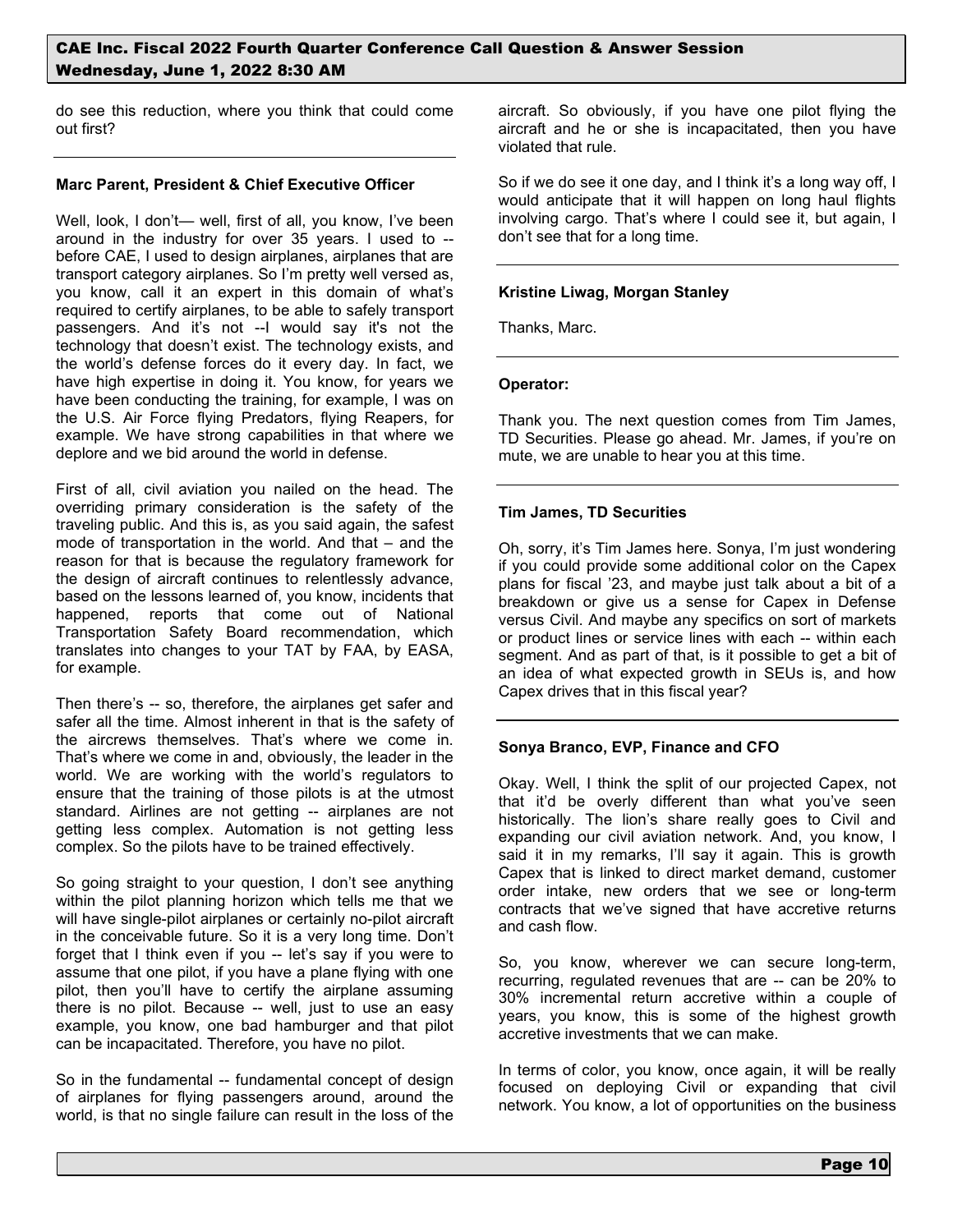jet side with kind of significant activity and structural expansion. So we do see a large portion on that Capex going in business jet, including three new training centers that we're opening up. Savannah and Las Vegas, our West Coast one, specifically a larger one.

And also, a lot of opportunities on the commercial side. You know, Marc was speaking to the recovery in that market, which is really a blueprint for what we hope the broader recovery will look like as the other regions kind of catch up. But those are some commercial deployments, especially on the U.S. side.

So where we can, as part of the restructuring program, we are redeploying underutilized assets or assets with lower recovery profiles and moving them over to the U.S. But also deploying new opportunities as we are signing contracts with customers.

So, you know, a focus on that and definitely a high proportion of all of that investment being in the Americas that we see for next year.

### **Tim James, TD Securities**

Great, thank you, Sonya. That's very helpful.

#### **Operator**

Thank you. That was our final question from financial analysts.

#### **Andrew Arnovitz, SVP, IR & ERM**

Thank you, operator. We'll now open the lines to members of the media.

#### **Operator**

Thank you. As a reminder, you may press the 1 followed by the 4 if you would like to register a question or comment. Once again, that is the 1 followed by the 4. And our first question comes from Julien Arsenault of La Presse. Please go ahead.

#### **Julien Arsenault, La Presse**

Je voulais juste vous demander M. Parent, concernant ce qui est arrivé avec le délai de la présentation des résultats. Visiblement il n'y avait pas de mauvaises surprises pour les investisseurs mais est-ce que vous pouvez nous donner un peu de détails à ce qui est arrivé. Pourquoi c'est arrivé à la veille de la date qui était initialement prévue. Puis est-ce que c'est parce que CAE a été très active dans la dernière année avec des acquisitions et il y avait un gros volume de chiffres à traiter. On aurait aimé ça en savoir un peu plus sur finalement ce qui est arrivé.

### **Marc Parent, President & Chief Executive Officer**

Ce que je peux vous dire c'est évidemment inhabituel. Ils [PWC] ont demandé et on leur a donné plus de temps pour publier les résultats dans les délais requis. C'est vraiment ça la seule chose que je pourrais dire à ce moment-là. C'est vrai qu'il y avait plus d'activités définitivement à cause des acquisitions que nous avons faites par contre ce n'était pas le premier quart ou on avait ces acquisitions, ça faisait déjà trois quarts qu'on avait fait l'acquisition de L3-Harris qui est la plus grosse donc ils avaient besoin de plus de temps. Une réponse plus approfondie viendrait d'eux je crois.

### **Julien Arsenault, La Presse**

Avez-vous été étonné qu'il manque de comptables et vérificateurs et que ce genre de situation là arrive.

## **Marc Parent, President & Chief Executive Officer**

Écoutez, ça je dirais et je répèterais c'est très inhabituel.

## **Julien Arsenault, La Presse**

Sur le secteur de la défense M. Parent vous disiez dans vos notes d'ouverture que faut voir ça comme une aventure de plusieurs années je présume que quand vous avez décidé de faire disons un virage ou de faire de grosses acquisitions pour vous exposer davantage dans le secteur vous n'aviez surement pas prévu un conflit armé comme il se produit actuellement entre la Russie et l'Ukraine mais est-ce que c'est juste de dire que ça risque de jouer un rôle d'accélérateur pour votre stratégie. Pas dire que vous profitez de la guerre ou du malheur des autres mais est-ce que ce genre de situation ou timing tombe mal ou bien quand même.

# **Marc Parent, President & Chief Executive Officer**

Comme vous dites ça comme ça, ça ne tombe jamais bien pour personne, ça c'est sûr. On était, la stratégie des forces armées, certainement des États-Unis et ses